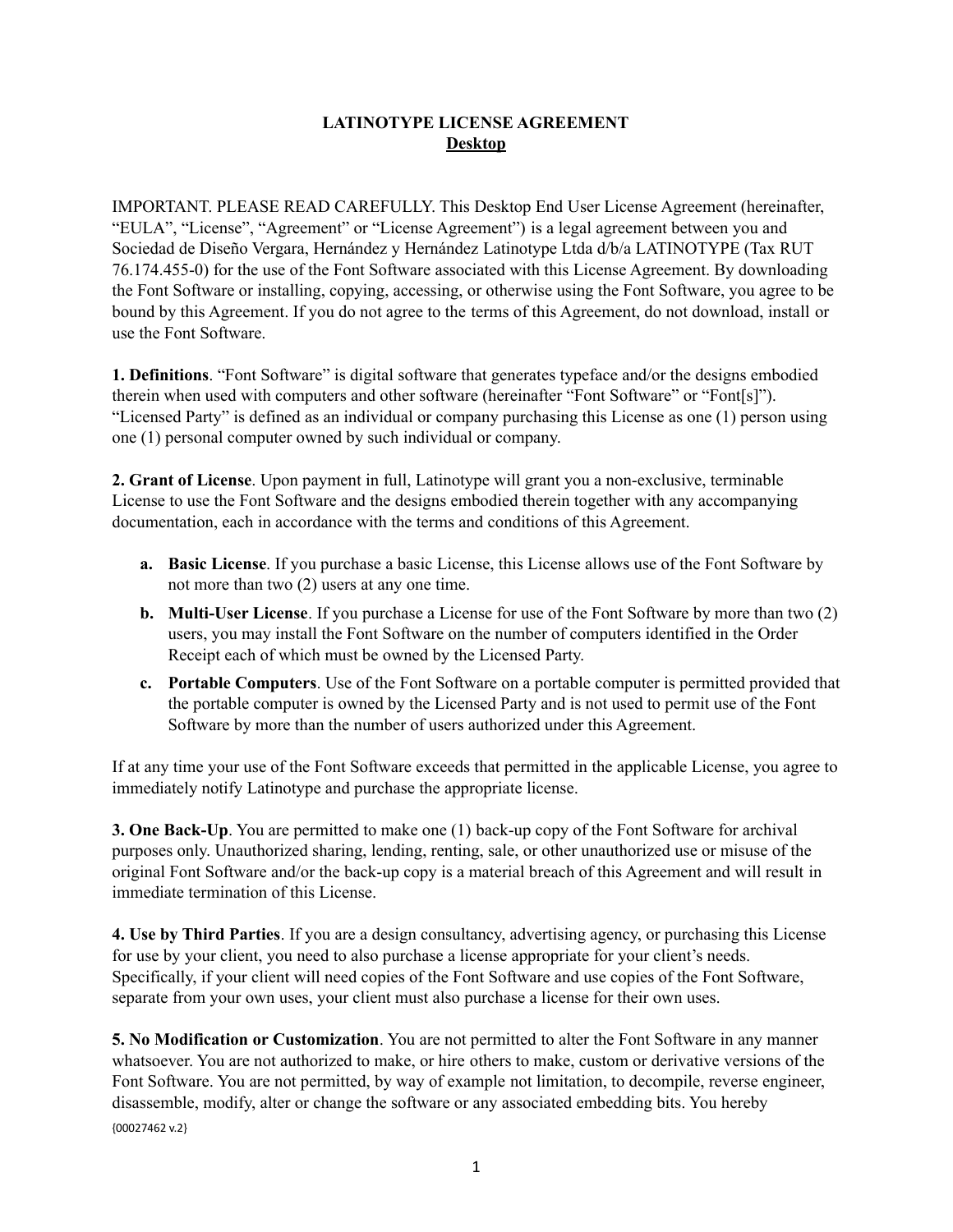acknowledge that the unauthorized modification or customization of the Font Software shall be an infringement of Latinotype's rights, causing significant monetary harm. If you are interested in utilizing a customized Font, contact Latinotype for more information.

**6. Exclusive Ownership**. Latinotype, its successors and assigns retain all right and title to their respective software, trademarks, copyrights and the designs embodied in the Font Software. You agree not to copy the Font Software or create derivative works based upon the Font Software and/or the design embodied in the Font Software. You hereby agree that this term is contractual in nature and that the unauthorized use of the design of the Font and/or the Font Software shall be an infringement of Latinotype's rights, causing irreparable harm and significant monetary damages which cannot be readily estimated. You further agree that Latinotype shall be entitled, without the obligation of bond, to seek injunctive relief to prevent such harm.

**7. Limited Distribution**. You are permitted to make a temporary copy of the Font Software for use by a commercial printer or service bureau solely for use in the production of your own materials. Copying and distribution to commercial printers or service bureaus is limited to those who clearly state that they are duly licensed to use the Font Software. You are further permitted to include a temporary copy of the Font Software with a document solely for the purposes of facilitating your personal printing and/or viewing of the document provided that the service bureau and/or printer agrees to destroy the temporary copy of the Font Software after the use for your benefit.

**8. Commercial Use and Non-Commercial Use**. This License Agreement permits both Commercial use and Non-commercial use of the licensed Font Software, as expressly specified in Section 9.

## **8.1 Commercial Use**

"Commercial" use is simply defined as any use of the Font Software that results in a personal, business, or corporate financial gain, including but not limited to retail products, branding, advertising, promotional materials, etc., that is made available in physical and/or digital form.

## **8.2 Non-Commercial Use (Personal)**

"Non-commercial" use is a use for solely personal purposes; any use that meets the definition of "Commercial use" can not be a Non-commercial use.

**9. Permitted Uses and Quantity Limitations**. An "End Use" of a licensed Font Software means use of the Font Software only as expressly permitted below.

**9.1 Products for Commercial Use or Non-commercial Use**: You are permitted to create graphical designs (logos, signs, posters, etc.); physical end products such as, but not limited to, cards, boxes, stickers, mugs, magazine and book covers, etc.; and digital end products such as static website elements for Commercial or Non-commercial use.

**9.2 Quantity Limitations on End Products for Commercial Use**: You are permitted to use the Font Software within End Products for sale provided that the number of units does not exceed 10,000. If the required quantity is greater than 10,000 units, you must contact Latinotype directly by email at [info@latinotype.com](mailto:info@latinotype.com)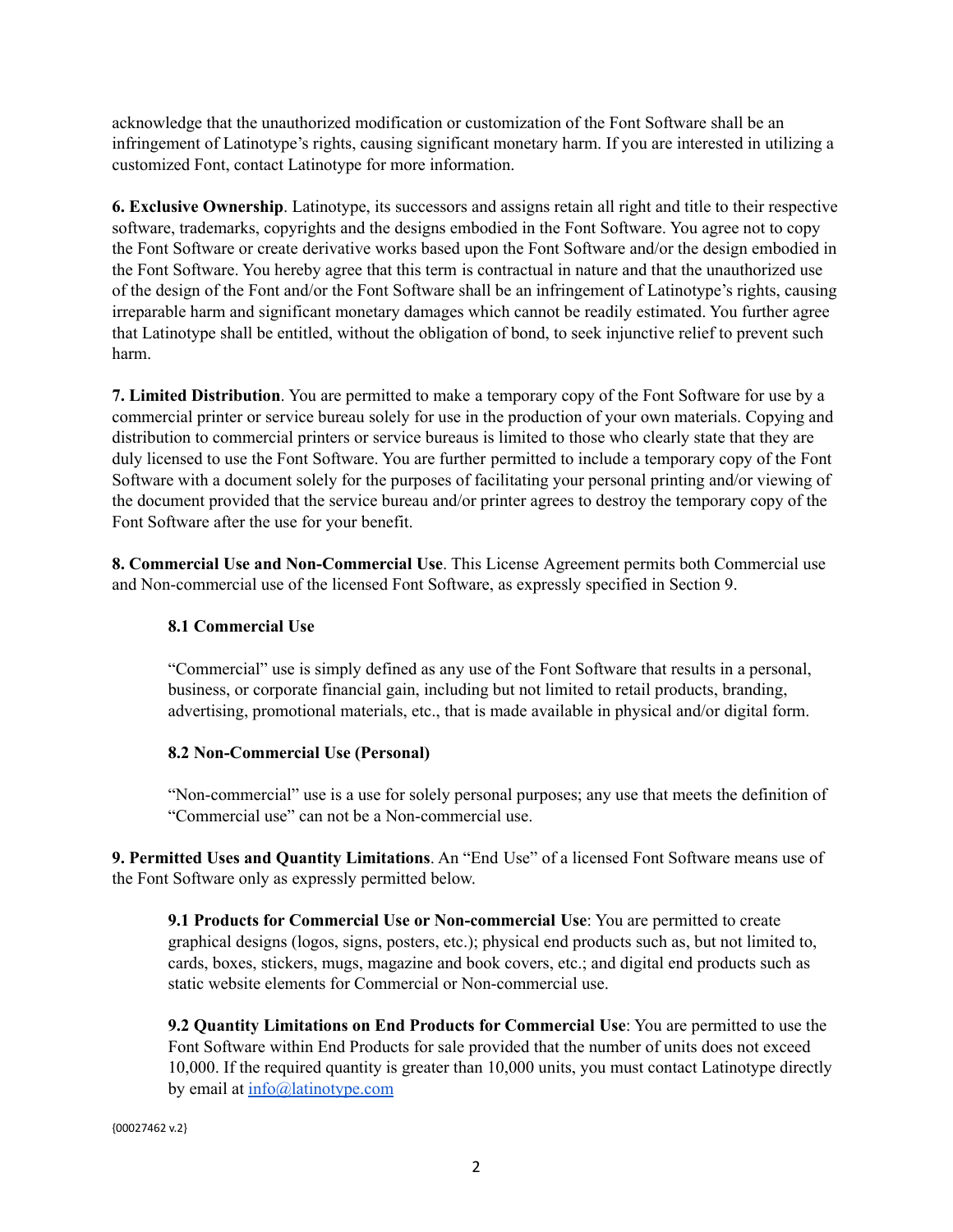**10. PDF Embedding**. You are permitted to embed the Font Software in Adobe® Acrobat® (PDF) documents, solely for the purposes of presenting information and designs to others or for sending designs to a service bureau or printer for output or other preparation for production. You hereby agree that any PDF shall be made in a secure manner that allows only viewing and printing of the PDF, and not the editing or alteration of the content. Font Software shall be SUBSET when embedded and the PDF document shall be set as NON-EDITABLE. If you are not sure how to subset and/or create non-editable PDFs, consult the manual or publisher of the software application from which you are exporting PDFs. You are not permitted to embed the entire character set or substantially all of the character set comprising any Font that is subject to this License. Use of Font Software in PDF documents for sale or products utilizing other forms of embedding of the Font Software for sale (for example as part of a commercial product such as a design template or an electronic book or use with a mobile device) is prohibited, and requires the purchase of a special license.

**11. Internet Use**. You are permitted to use the Font Software to make GIF, JPEG, and PNG pixel-based images for use on the Internet as part of a website design provided that the image creation is not automated or animated and the images are made personally by a Licensed User and not generated by a server, and that no embedding or other transmission of the Font Software is made possible. Embedding the Font Software in Web pages is expressly prohibited. You are not permitted to use the Font Software regarding embedded font objects or by any other means that embed the Font Software for the purposes of displaying the Fonts on the Internet or on wireless Web browsers.

**12. Restrictions**. Use of the Font Software in any of the following circumstances and/or applications is NOT permitted without first obtaining the appropriate special licensing from Latinotype:

- a. ALPHABET OR LETTERFORM-RELATED PRODUCTS FOR RESALE OR LETTERFORM-CREATION PRODUCTS OR DEVICES OR ON PRODUCTS FOR SALE;
- b. EMBEDDING IN SOFTWARE AND/OR IN ELECTRONIC DEVICES, ELECTRONIC BOOKS, AND FOR ALL GAMING USES AND/OR DEVICES;
- c. STORING, CACHING, SERVING OR OTHERWISE PROVIDING ACCESS TO THE FONT SOFTWARE TO THIRD PARTIES VIA THE INTERNET FOR USE OR DISPLAY ON THE INTERNET, IRRESPECTIVE OF THE FORMAT OR TECHNOLOGY USED;
- d. USE IN FILM AND/OR USE IN TELEVISION OR BROADCAST VIA CABLE TELEVISION OR ON THE INTERNET AS WEBFONTS; AND
- e. INSTALLATION OF THE FONTS ON A SERVER FOR SERVING FONTS TO USERS.

If you wish to use the Font Software in a manner that is restricted under this License, contact Latinotype for information about special licensing.

**13. Trademarks**. All use of the trademarks associated with the Font Software inure solely to the benefit of the trademark owner. No ownership rights are granted under this License Agreement. Latinotype reserves all rights not expressly granted herein.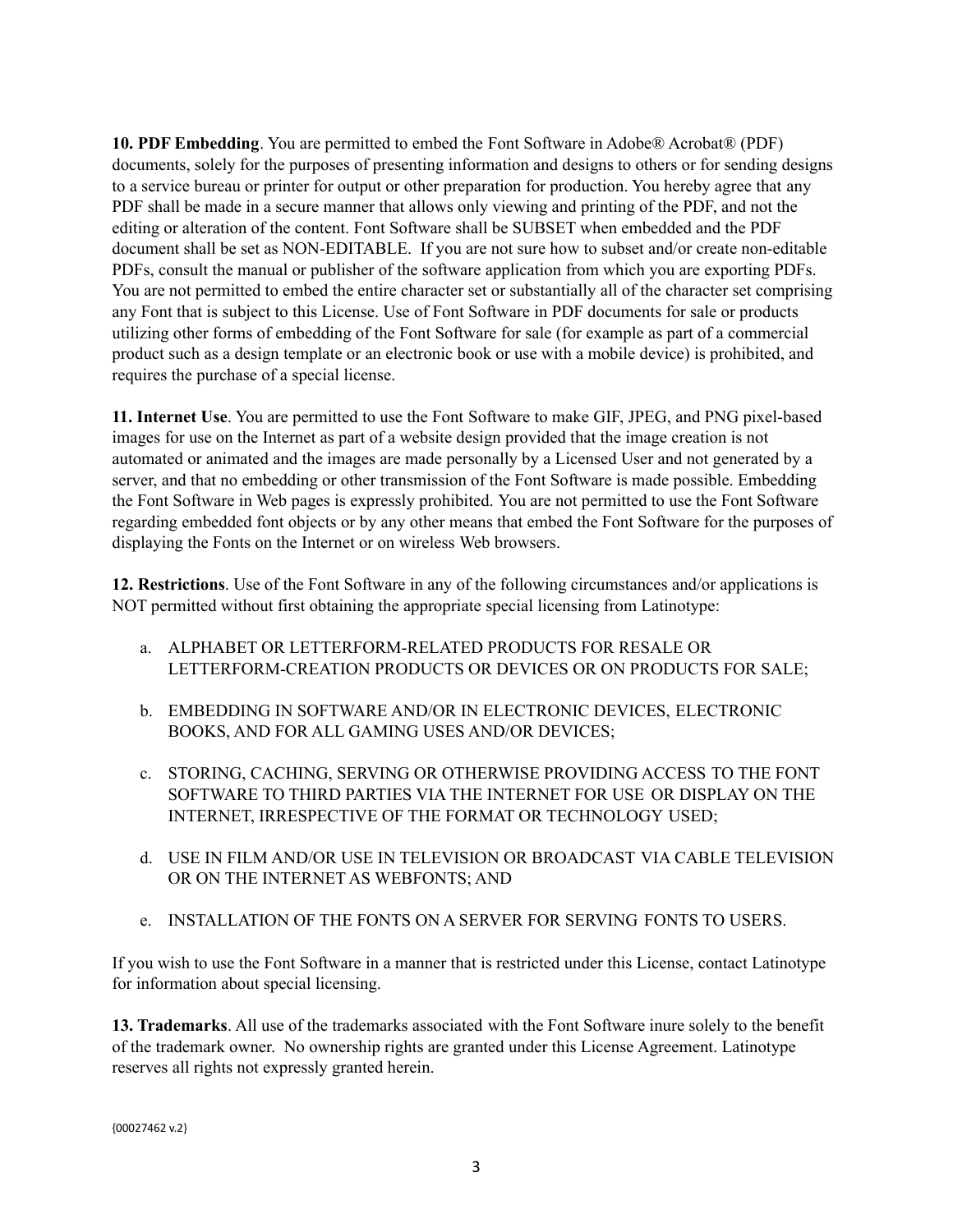**14. Transfer of License**. You are permitted to transfer this License to use the Font Software one (1) time only and only to another end user. Under no circumstances are you permitted to purchase this License for resale purposes. Upon transfer of this License, you agree that (i) You will transfer the original Font Software together with all documentation, (ii) Any such transfer is not by consignment or other indirect means, (iii) The new licensee reads, understands and agrees with the terms of this License, and (iv) You will destroy all other copies on the Font Software and any documentation remaining in your possession. Upon transfer of the Font Software, you are not permitted to retain copies for yourself, lend or otherwise provide copies of the Font Software to commercial printers or service bureaus.

**15. Warranties**. Latinotype will, at its sole discretion, either replace the Font Software or refund the Licensing fee in the event the Font Software does not perform substantially in accordance with the Documentation provided that any such claim is submitted within thirty (30) days of purchase of this License. To submit a claim, you must return the Font Software to Latinotype or place of purchase together with a copy of your sales receipt and certify that no copies remain in your possession or control. You expressly acknowledge and agree that use of the Font Software is at your sole risk. The Font Software and related documentation are provided "AS IS" and, except as noted herein, is without warranty of any kind and LATINOTYPE HEREBY EXPRESSLY DISCLAIMS ALL WARRANTIES, EXPRESS AND IMPLIED, INCLUDING, BUT NOT LIMITED TO, THE IMPLIED WARRANTIES OF MERCHANTABILITY AND FITNESS FOR A PARTICULAR PURPOSE. LATINOTYPE DOES NOT WARRANT THAT THE OPERATION OF THE FONT SOFTWARE WILL BE UNINTERRUPTED OR ERROR-FREE, OR THAT THE FONT SOFTWARE IS WITHOUT DEFECTS. THE FONT SOFTWARE IS NOT FAULT-TOLERANT AND IS NOT INTENDED AND WAS NOT DESIGNED OR MANUFACTURED FOR USE IN MANUFACTURING, NAVIGATION, AND CONTROL EQUIPMENT OR IN ANY OTHER CIRCUMSTANCES WHERE THE USE OR FAILURE OF THE FONT SOFTWARE COULD LEAD TO DEATH, PERSONAL INJURY, PROPERTY DAMAGE, PHYSICAL OR ENVIRONMENTAL DAMAGE. UNDER NO CIRCUMSTANCES SHALL LATINOTYPE BE LIABLE TO YOU OR ANY OTHER PARTY, WHETHER IN CONTRACT OR TORT (INCLUDING NEGLIGENCE) OR OTHERWISE, FOR ANY SPECIAL, CONSEQUENTIAL, OR INCIDENTAL DAMAGES, INCLUDING LOST PROFITS, SAVINGS OR BUSINESS INTERRUPTION AS A RESULT OF THE USE OF THE FONT SOFTWARE EVEN IF NOTIFIED IN ADVANCE OF SUCH POSSIBILITY. Latinotype's liability to you shall in no event exceed the refunding of the cost of the Licensing fee or replacement of the Font Software, either at Latinotype's sole discretion.

**16. Other Law**. Some jurisdictions do not allow the exclusion or limitation of incidental, consequential or special damages, or implied warranties. ANY IMPLIED WARRANTY OR CONDITION CREATED BY LAW IS ONLY EFFECTIVE FOR THE THIRTY-DAY (30-DAY) WARRANTY PERIOD OR AS OTHERWISE REQUIRED UNDER APPLICABLE LAW. THERE ARE NO WARRANTIES OR CONDITIONS OF ANY KIND AFTER THE THIRTY-DAY (30-DAY) WARRANTY PERIOD. The exclusions noted above may not apply to you. Otherwise, and to the extent permissible by law, you agree that all implied warranties are not effective for more than thirty (30) days.

**17. Termination**. This License Agreement is effective as of the date of full payment for the License. This License Agreement may be terminated by you at any time by destroying the Font Software together with any printed material and any copies of the Font Software. This License Agreement may be terminated without notice if you breach and/or fail to comply with any term contained herein.

**18. Governing Law**. You expressly agree that this Agreement shall be governed, enforced and construed in accordance with the laws of Chile as they apply to contracts entered into and wholly performed therein {00027462 v.2}